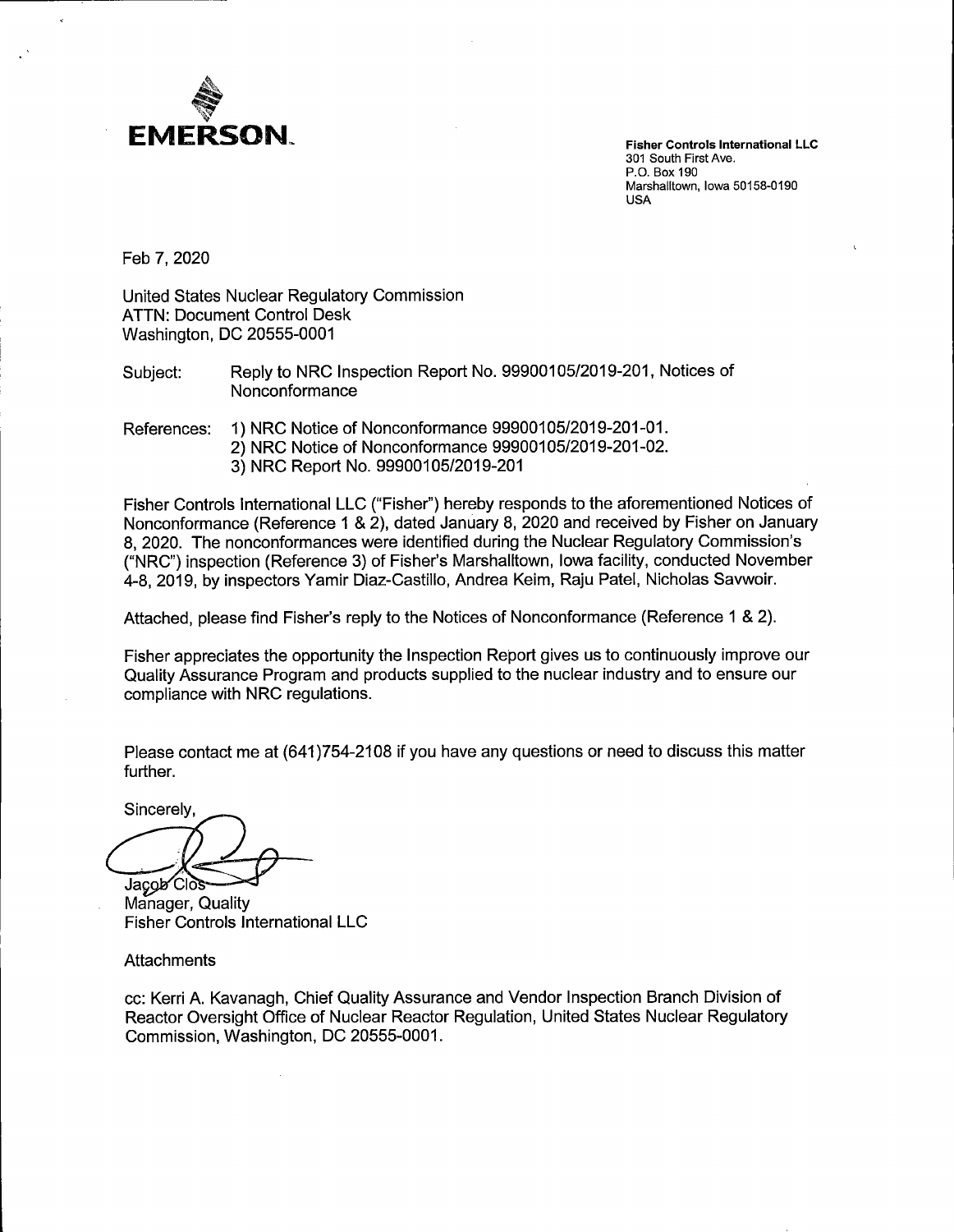# **Attachment 1 Opening Statement**

In 1994 Fisher Controls International LLC ("Fisher") was approached by an international to undergo qualification testing on the Type 546 customer I/P Transducer (Type 546) already in use in one of their plants . During this testing program, the customer worked with Fisher through the Fisher sales representative

The request was made to perform thermal, radiation, seismic, and LOCA/MSLB testing to qualify the Type 546 for this specific customer and their application with reference to specific customer Technical Specifications. During the quotation stage, it is noted as follows on the quote from **quote 3994** Rev 0 dated 94/02/07):

"the EQ offered follows, generally, that required by Technical Specification ... and IEEE 323. The deviations are noted herein."

Of particular note in the proposed testing, seismic testing was to be as follows:

"Except for minor deviations which may be required due to physical limitations of the test equipment, the seismic qualification shall consist of:

- a) Sine sweep testing at an input level of 1g in the range of 5-100 Hz to determine any natural frequencies.
- b) Single-axis sinusoidal testing at 8g at 5, 7, 9, 11, 14, 17, 20, 27, 33, 40 Hz and. any resonances or half-resonances found in the 5-100 Hz range. Dwells at each frequency point shall be at least one minute long and sufficiently long to monitor output pressure and flow rate. Each of the three orthogonal axes shall be tested."

This proposed testing sequence did not include QBE testing or defined non-seismic vibration aging. It was also a part of the order contract that end user approval of the test procedure must be received prior to starting the test program sequence. The final test report was also required to be submitted to the end user for review and approval.

The customer did agree to this proposal and approved the final test report. As a result, the test program was said to have followed "applicable procedures of IEEE 323 - 1983 and 344-1987" because the customer had accepted the exceptions to the IEEE 323/344 testing sequence.

At the conclusion of this testing, a Fisher Qualification Report (FQR) was prepared for this customer summarizing the test sequence and results. This report is titled FQR-55.

In ensuing years, Fisher has received requests from other customers for a qualified 1/P Transducer. Typically, the requests ask for an IEEE 323 qualification program. At the time of quotation, Fisher instead summarizes the qualification testing performed and proposes to submit the existing FQR qualification package.

When those requests turn into orders, Fisher prepares the FQR using the existing language from FQR-55 and renumbers the document so that individual customers have unique report numbers (FQR-73, FQR-82, FQR-97, and others). The content of the reports is identical and clarifies (in FQR Purpose and Scope Section 1.2) the report is intended to be generic and:

"useful for multiple nuclear service applications where the service conditions fall within the parameters and levels tested."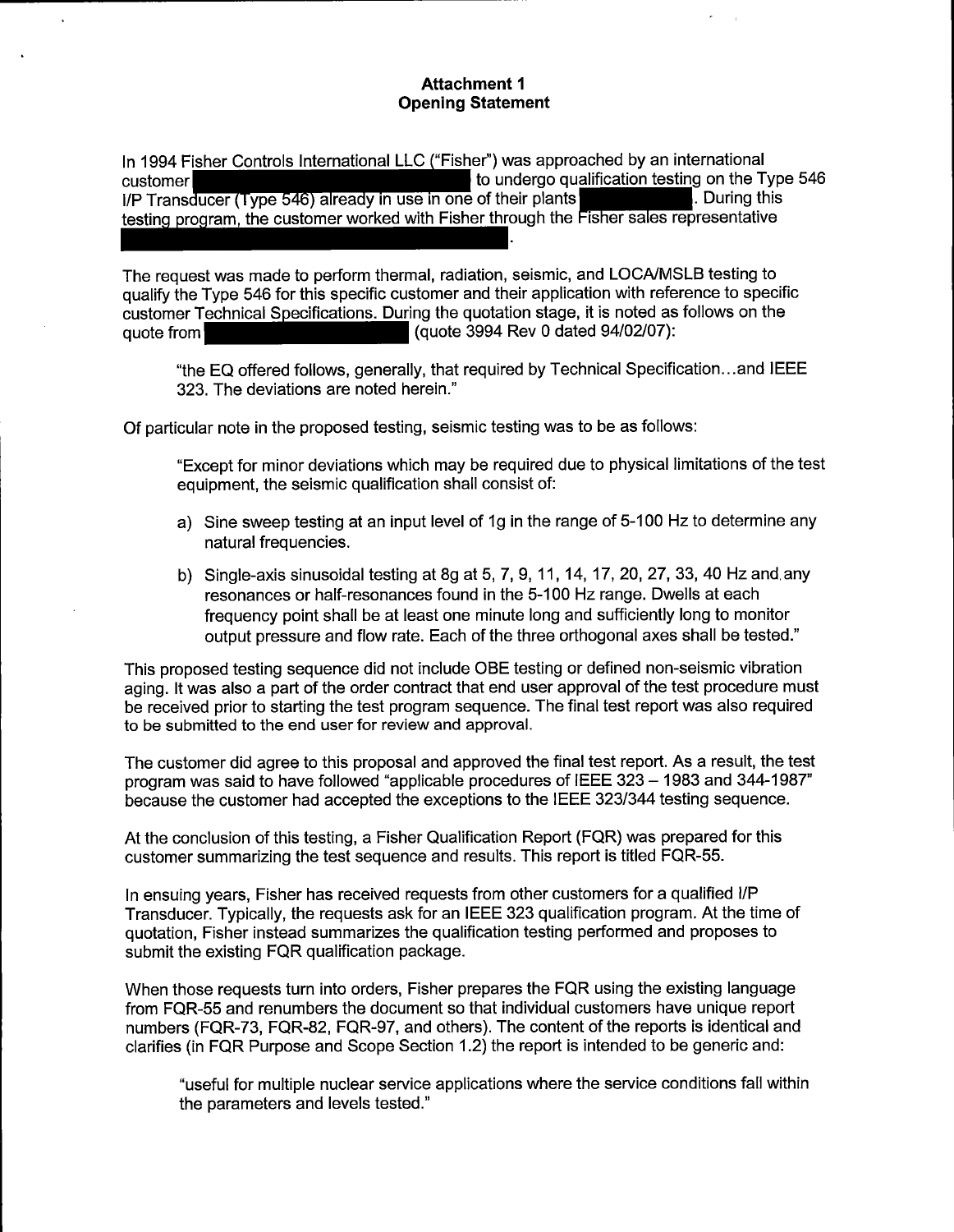The Type 546 is used in many different applications and environments in a nuclear power plant. The intent with supplying the FQR to customers is to present the test data in a manner that enables each utility or plant to determine if the testing levels and results are appropriate for their chosen application. Rather than certifying a Type 546 meets a given application, Fisher presents the test data through the FQR to allow each individual plant to determine where and how the Type 546 could be used within their facility based on system requirements.

 $\sim$ 

 $\ddot{\phantom{a}}$ 

 $\bar{z}$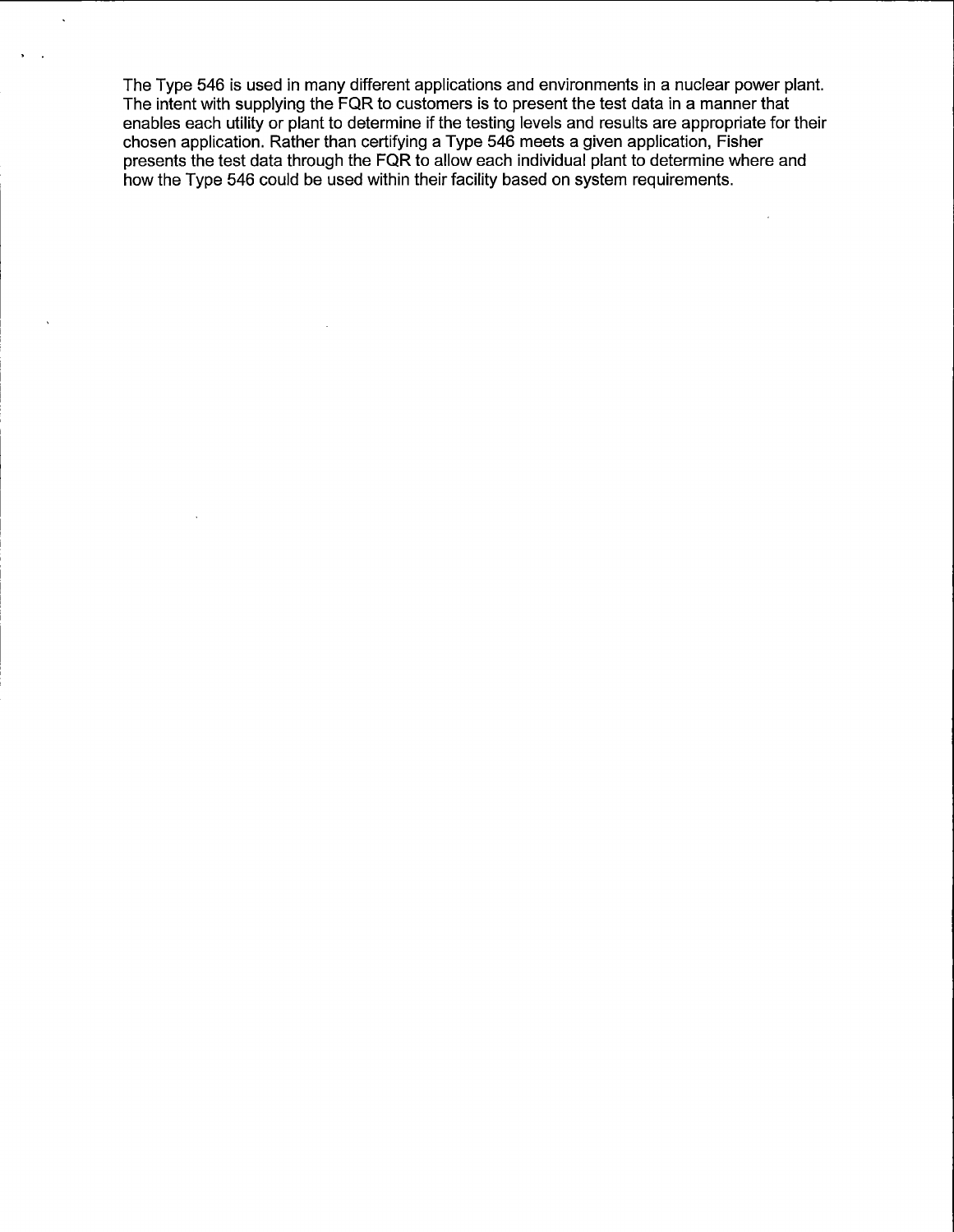### **Attachment 2 Reply to NRC Notice of Nonconformance 99900105/2019-201-01 Docket Number 99900105 Inspection Report No 99900105/2019-201**

This attachment 2 sets forth the reply of Fisher Controls International LLC ("Fisher") to the NRC's Notice of Nonconformance dated January 8, 2020 relative to NRC Inspection Report 99900105/2019-201 (the "Inspection Report"), Notice of Nonconformance 99900105/2019-201- 01 (the "Nonconformance").

#### **The Notice of Non conformance 99900105/2019-201-01**

The Notice of Nonconformance provides the following description:

"Criterion Ill, "Design Control," of Appendix B, "Quality Assurance Criteria for Nuclear Power Plants and Fuel Reprocessing Plants," to Title 10 of the Code of Federal Regulations (10 CFR) Part 50, "Domestic Licensing of Production and Utilization Facilities," states, in part, that "Measures shall also be established for the selection and review for suitability of application of materials, parts, equipment, and processes that are essential to the functions for the structures, systems and components. Where a test program is used to verify the adequacy of a specific design feature in lieu of other verifying or checking processes, it shall include suitable qualification testing of a prototype unit under the most adverse design conditions."

Contrary to the above, as of November 8, 2019, Fisher failed to adequately seismically qualify the design of the 546NS electro-pneumatic transducers through suitable qualification testing to verify the adequacy of the design. Specifically, Fisher certified that the 546NS electro-pneumatic transducers met the requirements of the 1975 and 1987 Editions of the Institute of Electrical and Electronics Engineers (IEEE) standard No. 344, "IEEE Recommended Practices for Seismic Qualification of Class 1 E Equipment for Nuclear Power Generating Stations." However, the NRC inspection team determined that Fisher failed to perform the operating basis earthquake and safe shutdown earthquake testing as required by IEEE 344-1975/1987 to demonstrate the 546NS electro-pneumatic transducers can withstand the effects of earthquakes without the loss of their capability to perform their intended safety function during and after a design basis seismic event.

This issue has been identified as Nonconformance 99900105/2019-201-01."

The below statements need to be taken in consideration with the opening statement (Attachment 1).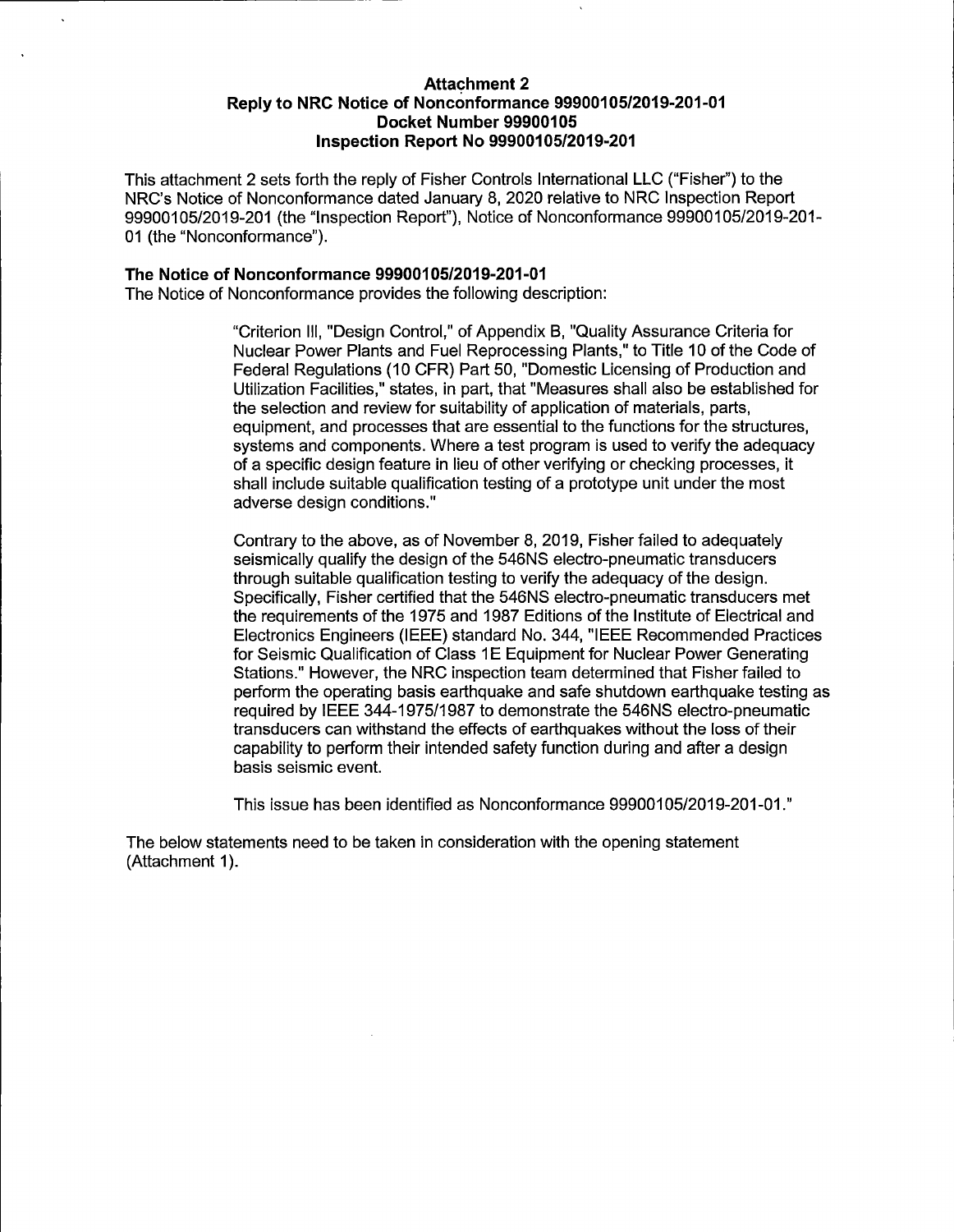# **Fisher's Response to the Notice of Nonconformance - Part 1 of 3**

Fisher is contesting the Nonconformance with the following clarifications.

The following addresses the first concern raised in the Design Control - Seismic Qualification portion of the Report Details section of NCR Report No. 99900105/2019-201; The first concern provides the following description:

> "Fisher did not provide objective evidence that it had performed random motion biaxial testing to demonstrate seismic capability as required by Section 3, "Earthquake Environment and Equipment Response," of IEEE 344-1975."

# **Reason for the contesting of the Notice of Nonconformance**

Section 3 describes earthquake behavior and the response of equipment during an earthquake. Section 3 of IEEE 344-1975 does not discuss biaxial testing. Section 6 of IEEE 344-1975 permits single-axis testing which was presented to and approved by the customer in the original qualification package.

### **Fisher's Response to the Notice of Nonconformance - Part 2 of 3**

The following addresses the second concern raised in the Design Control - Seismic Qualification portion of the Report Details section of NCR Report No. 99900105/2019-201; The second concern provides the following description:

> "Fisher- did not provide objective evidence that the 546NS electro-pneumatic transducers met the performance requirements in accordance with sections "Seismic Qualification Requirements", "Analysis," "Testing," or "Documentation," of IEEE-344-1975."

# **Reason for the contesting of the Notice of Nonconformance**

Thermodyne Report 4F-3-1-2 documents all testing performed as a part of the original qualification program. This report is summarized in its entirety in the referenced FQR's supplied to customers. Each FQR is a complete, thorough, and accurate summary of the test program. The FQR is written in generic format intended as a way to present the test sequence and results to the customer. It is then up to the discretion of the customer to determine if the testing meets the requirements for a specific plant application and system.

Per the Table of Contents of the FQR, the FQR covers:

- Purpose and Scope
- Identification of Test Equipment
- Equipment Specification/Objectives
- Qualification Program
- Maintenance Requirements
- Safety-function Identification
- Environmental Test Procedure
- Test Results Summary
- Conclusions

The FQR also contains several attachments including (but not limited to) Environmental and Functional Test Procedures, Aging Calculations, Test Item Identification, Test Arrangements and Setups, and Test Equipment Calibration Data.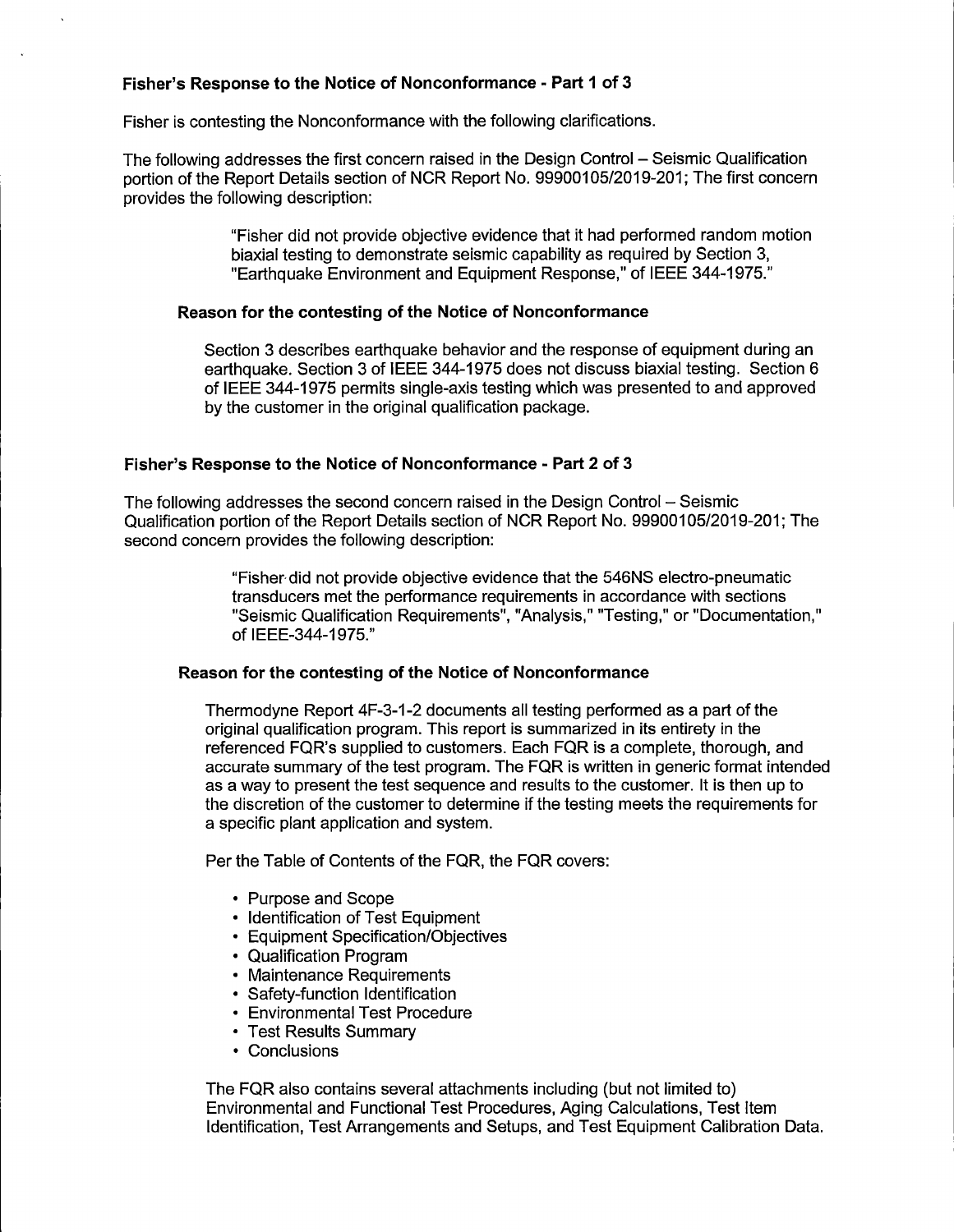# **Fisher's Response to the Notice of Nonconformance - Part 3 of 3**

The following addresses the third concern raised in the Design Control - Seismic Qualification portion of the Report Details section of NCR Report No. 99900105/2019-201; The third concern provides the following description:

> "Fisher did not provide data gained from operating experience in accordance with the requirements of Section 9, "Experience," or objective evidence of the method used for qualification in accordance with the requirements of Section 4, "Seismic Qualification Approach," of IEEE 344-1987."

# **Reason for the contesting of the Notice of Nonconformance**

Section 9 "Experience" paragraph 9.1 - Introduction states, "Qualification of the aforementioned equipment types may be accomplished by justifying their similarity with the previously qualified equipment or with equipment that has been exposed to other more severe environments." Section 9 was added in the 1987 Edition of IEEE 344 as another means to demonstrate qualification of a device. Section 4 "Seismic Qualification Approach" lists four general categories for qualification methods. As per Section 4: "The methods are grouped into four general categories that

- 1) Predict the equipment's performance by analysis
- 2) Test the equipment under simulated seismic conditions
- 3) Qualify the equipment by a combination of test and analysis
- 4) Qualify the equipment through the use of experience data

Each of the preceding methods, or other justifiable methods, may be adequate to verify the ability of the equipment to meet seismic qualification requirements."

This Fisher qualification program uses option 2 in lieu of experience data.

In summary, the Fisher Qualification Report (FQR) prepared for the Type 546 is an accurate representation of the testing that was conducted as part of the initial Type 546 qualification program. This test program was designed for a particular customer application with the testing and results summarized in the FQRs available to other customers. The intent of the FQR is not to demonstrate full compliance to a standard or a specific customer application. The purpose of the FQR is to present the test sequence and results to customers and allow them to determine where in their plant the Type 546 could be used.

Based on the above discussion, Fisher does not believe any further actions are necessary.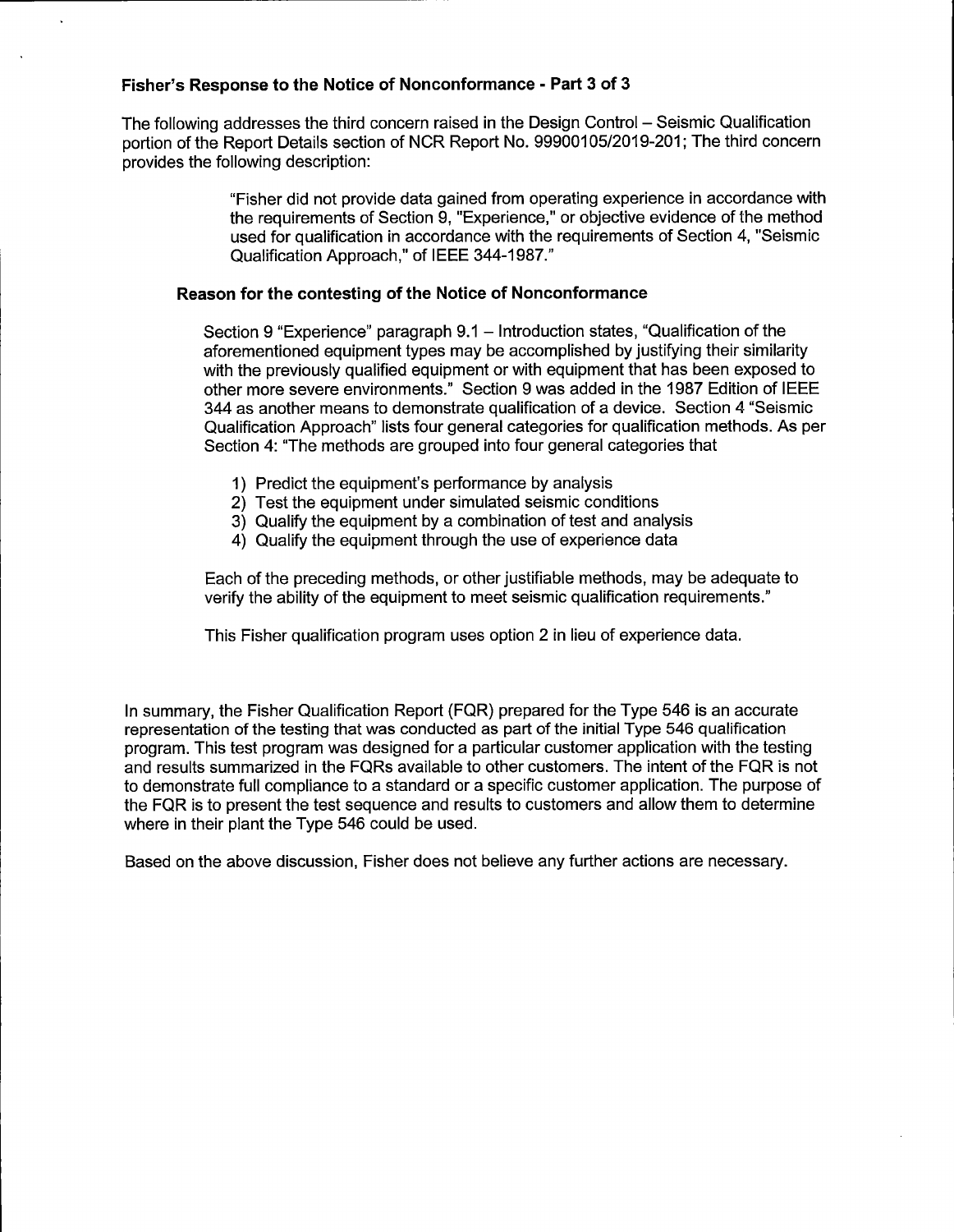## **Attachment 3 Reply to NRC Notice of Nonconformance 99900105/2019-201-02 Docket Number 99900105 Inspection Report No 99900105/2019-201**

This attachment 3 sets forth the reply of Fisher Controls International LLC ("Fisher") to the NRC's Notice of Nonconformance dated January 8, 2020 relative to NRC Inspection Report 99900105/2019-201 (the "Inspection Report"), Notice of Nonconformance 99900105/2019-201- 02 (the "Nonconformance").

# **The Notice of Nonconformance 99900105/2019-201-02**

The Notice of Nonconformance provides the following description:

"Criterion III of Appendix B to 10 CFR Part 50 states, in part, that "Measures shall also be established for the selection and review for suitability of application of materials, parts, equipment, and processes that are essential to the functions for the structures, systems and components. Where a test program is used to verify the adequacy of a specific design feature in lieu of other verifying or checking processes, it shall include suitable qualification testing of a prototype unit under the most adverse design conditions."

Contrary to the above, as of November 8, 2019, Fisher failed to adequately environmentally qualify the design of the 546NS electro-pneumatic transducers through suitable qualification testing under the most adverse design conditions to verify the adequacy of the design. Specifically, Fisher Controls failed to meet the requirements listed below in accordance with the 1983 Edition of IEEE standard No. 323, "Standard for Qualifying Class 1E Equipment for Nuclear Power Generating Stations":

1. Test the electro-pneumatic transducers in a configuration similar to how it would be used once installed in a system.

2. Demonstrate that qualification testing was performed with service conditions and equipment specification considering a 10-50mA direct current design input.

3. Justify the selection methodology of the activation energies used in the thermal aging analysis/calculations to ensure the most conservative activation energies were used for establishing a qualified life.

4. Identify and evaluate the required maintenance during the aging portion of the qualification testing for the relay and feedback bellows replacement.

5. Adequately calibrate the test specimen prior to baseline testing.

6. Evaluate how eight test anomalies affected the qualification of the electropneumatic transducers.

This issue has been identified as Nonconformance 99900105/2019-201-02."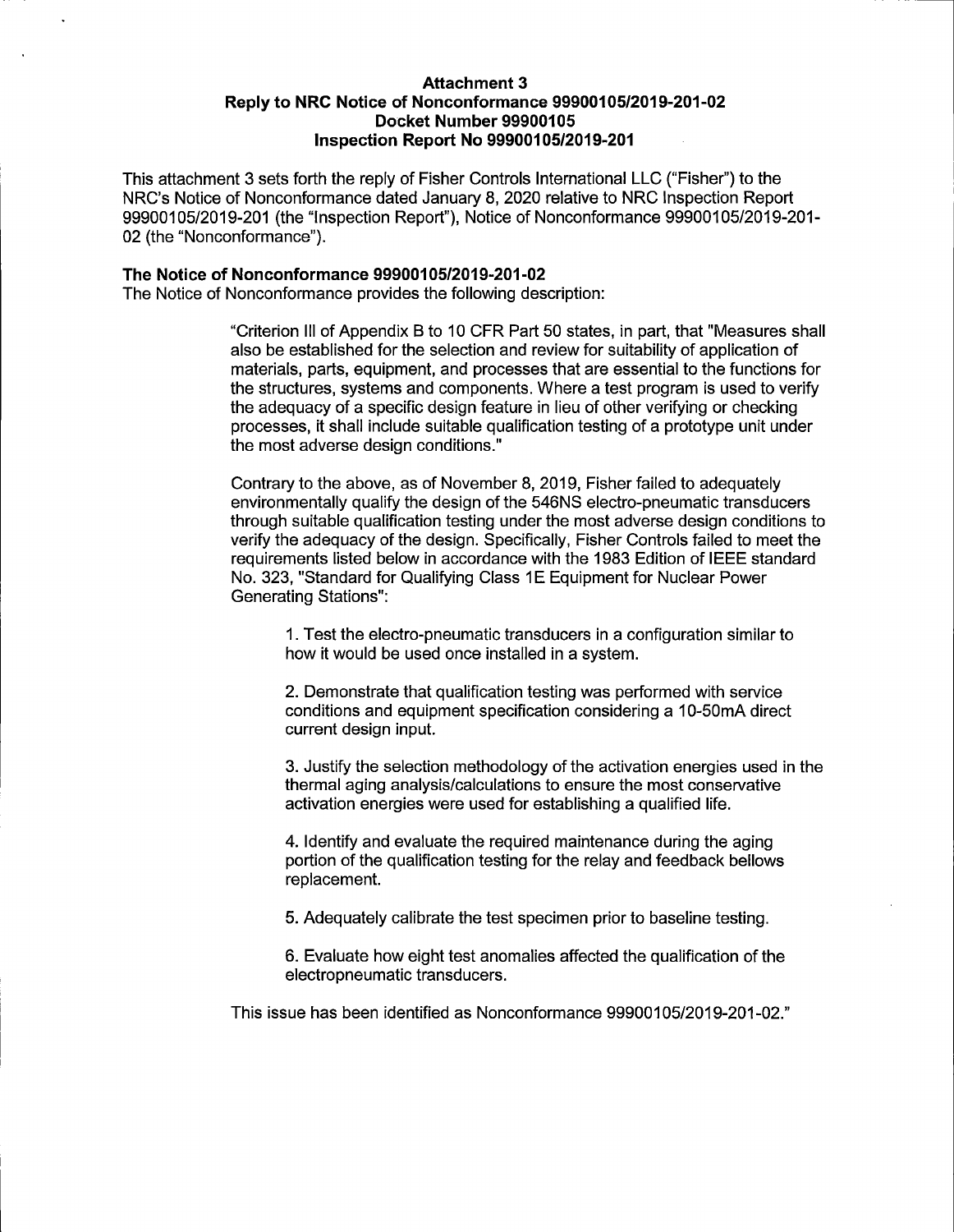# **Fisher's Response to the Notice of Nonconformance - Part 1 of 7**

Fisher is contesting the Nonconformance with the following clarifications.

The following addresses item 1; Item 1 provides the following description:

"Fisher failed to meet the requirements listed below in accordance with the 1983 Edition of IEEE standard No. 323, "Standard for Qualifying Class 1 E Equipment for Nuclear Power Generating Stations":

1. Test the electro-pneumatic transducers in a configuration similar to how it would be used once installed in a system."

Specifically, the following addresses the first concern raised in the Design Control - Environmental Qualification portion of the Report Details section of NCR Report No. 99900105/2019-201; The first concern provides the following description:

"The NRC inspection team noted that Fisher did not perform the qualification in a test configuration similar to how it would be used once installed in a system at a nuclear power plant as required by Section 6.1.2, "Interfaces," of IEEE 323-1983 "Standard for Qualifying Class 1 E Equipment for Nuclear Power Generating Stations."

Fisher failed to demonstrate and consider interfaces using a connected air operated valve or pneumatic positioner."

#### **Reason for the contesting of the Notice of Nonconformance**

Section 5.4 Combined Methods, states, " ... where size, application, time, or other limitations preclude the use of a type test on the complete equipment assembly, type testing of components supplemented by analysis may be used in the qualification process." The interfaces for the Type 546NS 1/P transducer are:

- 1) 4 to 20mA input signal
- 2) Supply air connection (5psi higher than upper range limit of output signal)
- 3) 3 to 15psig air output
- 4) Mounting

During the testing program conducted at Thermodyne the Device Under Test (OUT) connections supplying the input signal and the supply air, and the connection for the output air were similar to those that would be used in a plant. The OUT was mounted directly to a shake table using mounting bracket 35A4153 which was the standard seismic bracket used to mount a Type 546 to an actuator as discussed in Section 4.5 of the FQR.

During the entirety of the testing, the Type 546 output was connected to a 100in3 volume tank with a pressure gauge between the Type 546 output and the volume tank input. This volume tank is approximately the size of a Fisher Type 657 Size 40 actuator casing.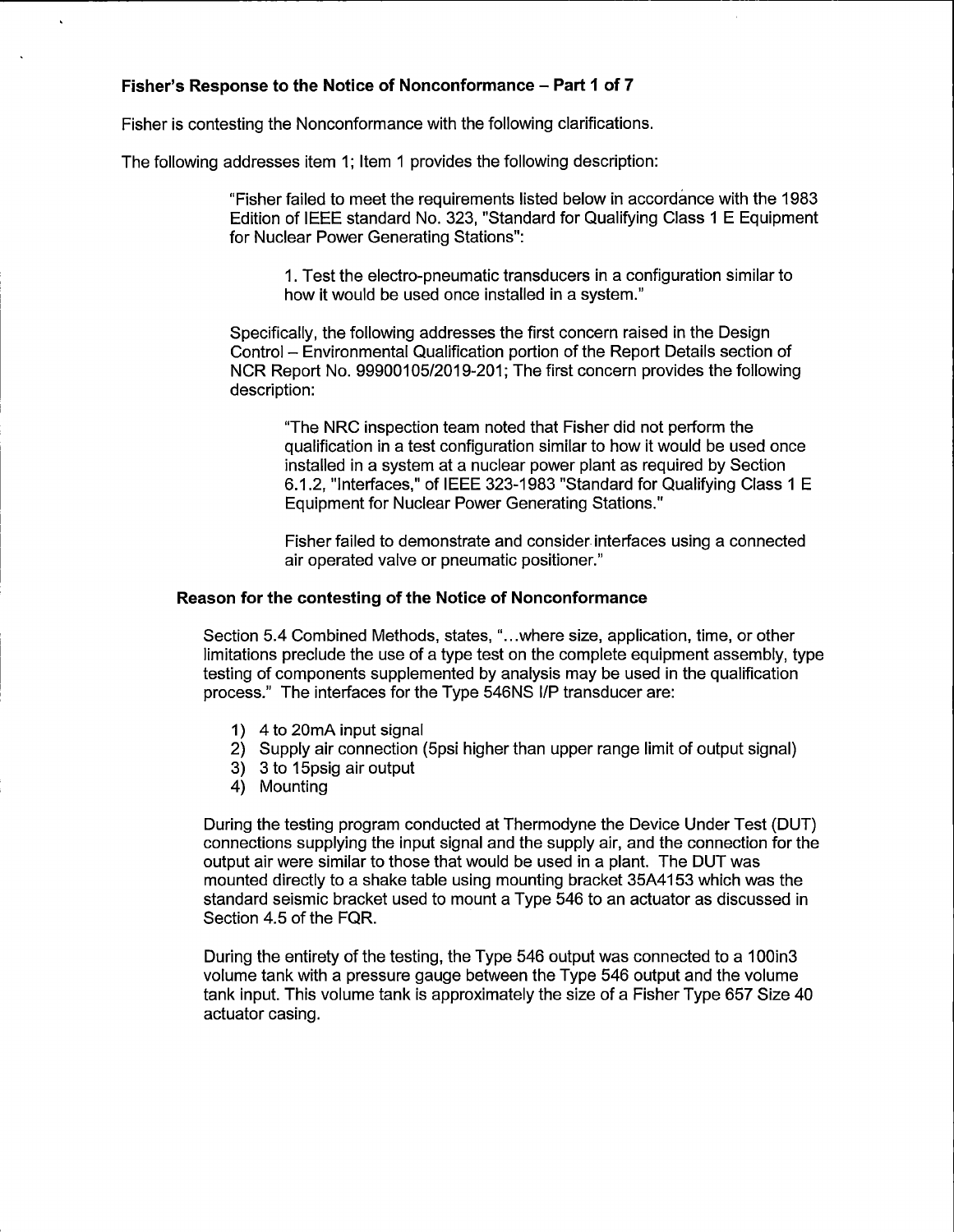### **Fisher's Response to the Notice of Nonconformance - Part 2 of 7**

The following addresses item 2; Item 2 provides the following description:

"Fisher failed to meet the requirements listed below in accordance with the 1983 Edition of IEEE standard No. 323, "Standard for Qualifying Class 1 E Equipment for Nuclear Power Generating Stations":

2. Demonstrate that qualification testing was performed with service conditions and equipment specification considering a 10-50mA direct current design input."

Specifically, the following addresses the second concern raised in the Design Control - Environmental Qualification portion of the Report Details section of NCR Report No. 99900105/2019-201; The second concern provides the following description:

> "Fisher did not demonstrate, identify or evaluate a 1 OmA - 50mA DC design input."

#### **Reason for the contesting of the Notice of Nonconformance**

The 10mA-50mA version of the Type 546 is mechanically similar to the 4mA-20mA version that was tested. Construction materials are the same between the two versions. The differences between the two devices are as follows:

•The 10mA-50mA version contains a different bellows assembly with a higher spring rate. This higher spring rate is less susceptible to seismic input than the bellows in the 4mA-20mA construction.

• The 1 OmA-50mA version contains fewer coil windings in order to incorporate the differing signal input and pressure output. The wires are the same material and similar configuration to the 4mA-20mA construction.

These differences have no impact on overall device qualification.

# **Fisher's Response to the Notice of Nonconformance - Part 3 of 7**

The following addresses the third concern raised in the Design Control - Environmental Qualification portion of the Report Details section of NCR Report No. 99900105/2019-201; The third concern provides the following description:

> "546NS electro-pneumatic transducers were cycled a limited number of times, but the EQ testing failed to demonstrate the capability of a modulating control valve set point to maintain flow similar to how it would be used."

#### **Reason for the contesting of the Notice of Nonconformance**

During seismic testing, signal input was changed at each frequency tested per the below table. It would be expected that a plant could be operating at any of the given pressure inputs at any time. The testing showed that the device output psi corresponded to the mA input signal at all of the tested frequencies. Additionally, functional testing with a modulated input signal (similar to the baseline functional

 $\mathbf{r}$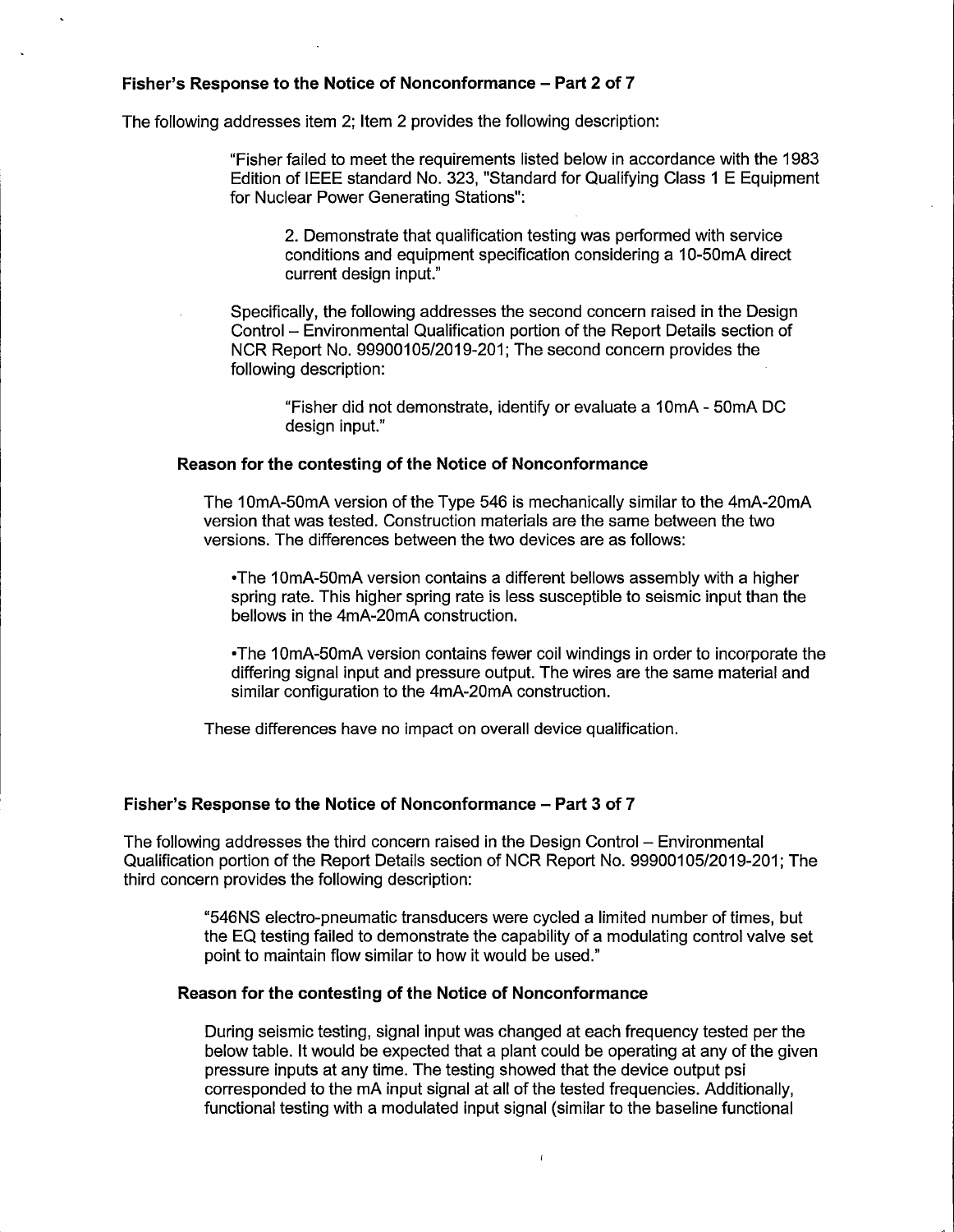| Frequency | Input Signal | <b>Output Signal</b> |
|-----------|--------------|----------------------|
| (Hz)      | (mA)         | (psi)                |
| 3         | 12           | 9                    |
| 5         | 16           | 12                   |
| 7         | 20           | 15                   |
| 9         | 16           | 12                   |
| 11        | 12           | 9                    |
| 14        | 8            | 6                    |
| 17        | 6            | 4.5                  |
| 20        | 4            | 3                    |
| 25        | 6            | 4.5                  |
| 32        | 8            | 6                    |
| 40        | 12           | 9                    |

test) was performed during the LOCA/MSLB testing. This is referenced in Attachment F to the FQR.

#### **Fisher's Response to the Notice of Nonconformance - Part 4 of 7**

The following addresses item 3; Item 3 provides the following description:

"Fisher failed to meet the requirements listed below in accordance with the 1983 Edition of IEEE standard No. 323, "Standard for Qualifying Class 1 E Equipment for Nuclear Power Generating Stations":

3. Justify the selection methodology of the activation energies used in the thermal aging analysis/calculations to ensure the most conservative activation energies were used for establishing a qualified life."

Specifically, the following addresses the fourth concern raised in the Design Control - Environmental Qualification portion of the Report Details section of NCR Report No. 99900105/2019-201; The fourth concern provides the following description:

"Fisher did not consider or determine the activation energies of the EPDM/NOMEX elastomer over nitrile diaphragms and coil assembly consisting of a nylon bobbin wound with wire (white plastic coil bobbin)."

#### **Reason for the contesting of the Notice of Nonconformance**

The Activation Energy used in this testing is based on previous Fisher testing The Activation Energy used in this testing is based on previous Fisher testing<br>conducted under Fisher Lab Report 1685-3-11. Based on the results of that testing, and Activation Energy ased in this testing is based on previous Fisher testing,<br>conducted under Fisher Lab Report 1685-3-11. Based on the results of that testing,<br>an Activation Energy of

The nylon bobbin is a static component in this assembly. Dynamic components such as the EPDM/Nomex diaphragm have a functional requirement for continued operation. Material degradation of the nylon bobbin would be inconsequential.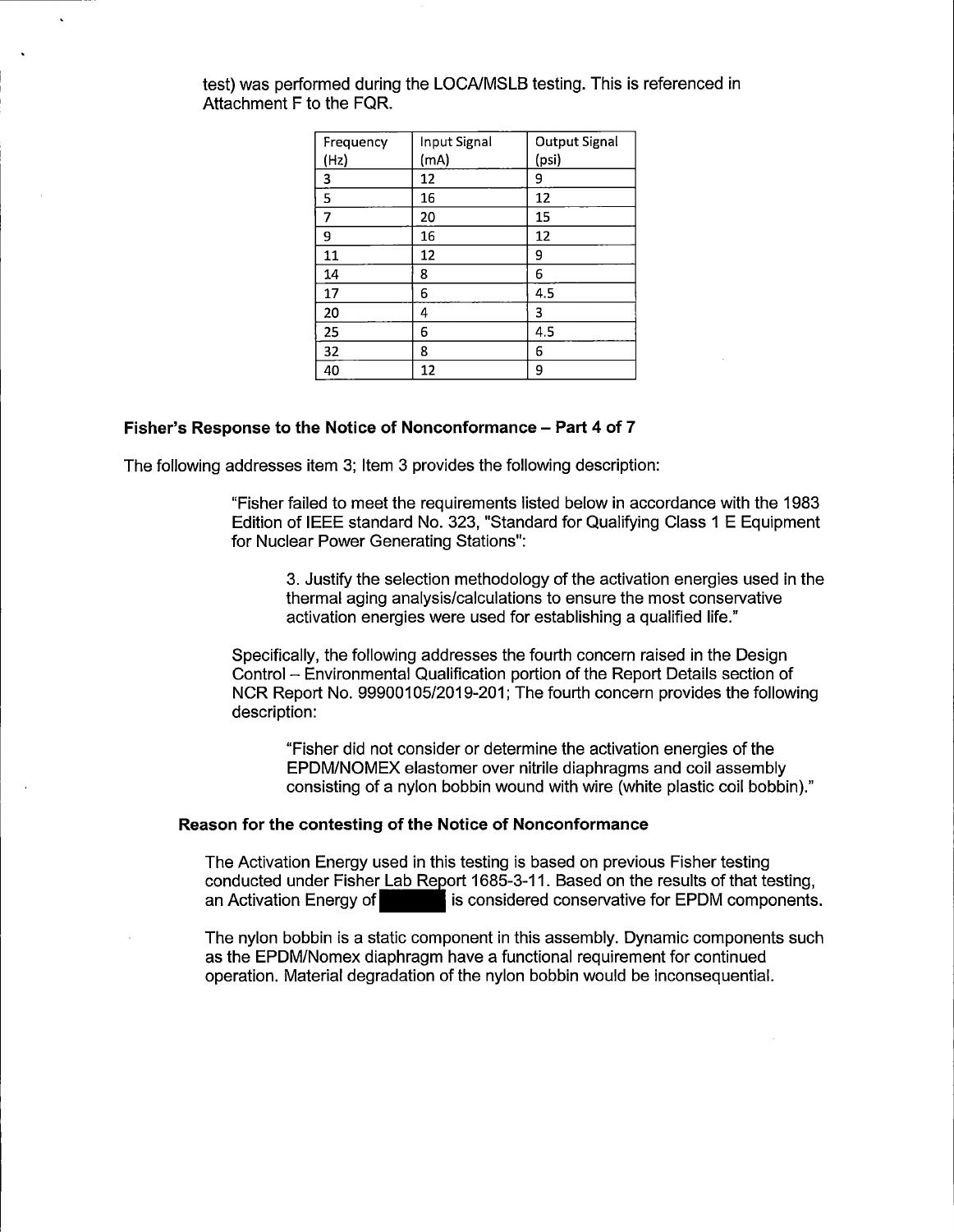# **Fisher's Response to the Notice of Nonconformance - Part 5 of 7**

The following addresses item 4; Item 4 provides the following description:

"Fisher failed to meet the requirements listed below in accordance with the 1983 Edition of IEEE standard No. 323, "Standard for Qualifying Class 1 E Equipment for Nuclear Power Generating Stations":

4. Identify and evaluate the required maintenance during the aging portion of the qualification testing for the relay and feedback bellows replacement."

Specifically, the following addresses the fifth concern raised in the Design Control - Environmental Qualification portion of the Report Details section of NCR Report No. 99900105/2019-201; The fifth concern provides the following description:

"Fisher did not identify or evaluate the required maintenance during the aging portion of the qualification testing for the relay and feedback bellows replacement as required by Section 6.2.4, "Maintenance," of IEEE 323-1983."

### **Reason for the contesting of the Notice of Nonconformance**

Section 5.0 of the FQR, titled Maintenance Requirements provides recommendations for maintenance of the Type 546. Reference is made to the Instruction Manual which is publicly available online. During qualification testing, no device maintenance was necessary or conducted.

# **Fisher's Response to the Notice of Nonconformance - Part 6 of 7**

The following addresses item 5; Item 5 provides the following description:

"Fisher failed to meet the requirements listed below in accordance with the 1983 Edition of IEEE standard No. 323, "Standard for Qualifying Class 1 E Equipment for Nuclear Power Generating Stations":

5. Adequately calibrate the test specimen prior to baseline testing."

Specifically, the following addresses the sixth concern raised in the Design Control - Environmental Qualification portion of the Report Details section of NCR Report No. 99900105/2019-201; The sixth concern provides the following description:

"The test specimen for the 546NS electro-pneumatic transducers was not calibrated to an acceptance criteria prior to baseline testing. (Section 6.3.2, "Test Sequence," of IEEE 323-1983)"

# **Reason for the contesting of the Notice of Nonconformance**

Prior to any qualification testing, the Type 546 was subjected to baseline functional testing in order to establish a starting point for device performance. The results of this baseline functional testing are documented in the FQR. These results show the Type 546 performed as expected, within published performance criteria, prior to the start of any qualification testing.